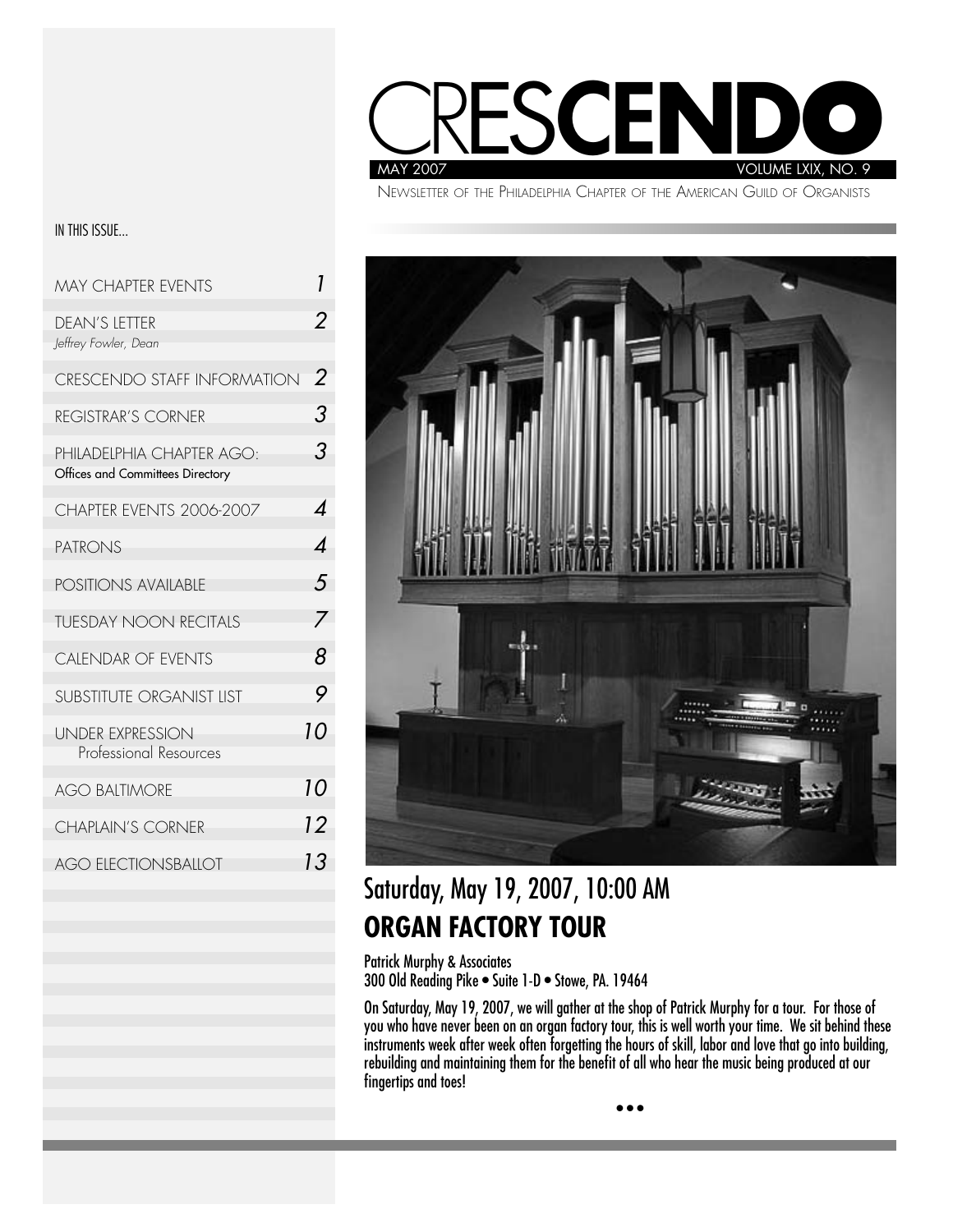CRESCENDO the official bulletin of the Philadelphia Chapter of the American Guild , the official CRES**CENDO** of Organists, is published monthly, September through June. All material for publication must reach the Editor by the 1st day of the month preceding the date of issue, i.e. November 1 for the December issue. This must be type written and e-mailed (text supplied in an attachment), or mailed. A hard copy should be included for display ads. Submissions become the property of the Philadelphia Chapter of the AGO and will not be returned unless accompanied by a self-addressed and stamped envelope. CRESCENDO reserves the right to make editorial changes and to shorten articles to fit space limitations. Articles in Crescendo reflect the views of the writers and not necessarily those of the Guild. All advertising must be arranged through the Advertising Manager.

#### **Advertising Rates**

| <b>Camera-ready:</b>             | <b>One-Time Season</b> |       |
|----------------------------------|------------------------|-------|
| $1/8$ page:                      | \$40                   | \$285 |
| $1/4$ page:                      | \$70                   | \$530 |
| $1/2$ page:                      | \$85                   | \$630 |
| full page:                       | \$140                  |       |
| Professional card:               | N/A                    | \$60  |
| (members only; no phone numbers) |                        |       |

Composition/Design, add \$95 per ad

#### **Editorial Board**

Carl Gedeik, Editor, CRESCENDO 215-247-6827 email: Crescendo@agophila.org

Roy Harker, Publisher 4514 Chester Ave, Philadelphia PA 19143-3707 215-222-3831 email: roy.harker@agophila.org

Katherine Reier, Circulation Coordinator 215-517-4160 email: katherine.reier@agophila.org

**Calendar of Events**

Timothy M. Evers, Coordinator 215-348-4004, x117 email: tim.evers@agophila.org

**Positions Available/Substitute Listings** Allen Popjoy, Coordinator 610-269-7069 email: allen.popjoy@agophila.org

**Advertising Coordinator** David Beatty 410-569-5159 email: advertise@agophila.org

Visit our website at www.agophila.org

**The deadline for the next issue, June 2007, will be May 1, 2007. • • •**



We are in a cyclical business. Steadily, we ride the waves of preparation aiming to perform at the crest without "wiping out". Timing is everything. A plan is necessary to reach the goal of performance. There is an underlying rhythm to the schedule which sets aside the proper space necessary for planning, purchase of music, and rehearsal before performance. Knowing how much time to allot to each step of the way is a skill, a balancing act in which talent, difficulty, and expectations all weigh in. A rehearsal schedule which is overly optimistic and brief given the difficulty of the music may result in a performance which does not measure



up to expectations. On the other hand, the opposite scenario may bore more talented performers. It's a balancing act in a balancing act.

I really do not know when or why our Chapter's newsletter became **Crescendo**, but it does seem to somehow suggest this rhythm of performance, as I've put it. As performance nears, excitement grows, and people finally get down to serious work on the music at hand (or under hand). Everyone procrastinates, and singers/musicians are no different. They wait for the pressure of an impending performance to work on the music before them in earnest. This is yet another point to consider. Yes…planning is important. You'll sleep better if you do it. (Never mind that some of the people we work for don't have a clue about planning.)

The 2006/2007 season is nearing "the end". While the anticipation of a new season is always exciting, I'm always glad when it's behind us, just the same. Shoot me! The Chapter's May event is a tour of Patrick Murphy's organ shop on May 19. The Pipe Organ Encounter toured Murphy's shop last summer. Patrick and his staff proved to be fabulous hosts! It's worth the time and the trip! You'll leave understanding organ building a bit more.

The season's closing Chapter event is on Saturday, June 9: a dinner at the Marriott Courtyard, directly across Market Street from Macy's (the old Wanamaker Store). The Chapter event will immediately follow Wanamaker Organ Day events which you are encouraged to attend throughout the day. These include:

10 am: Grand Opening Concert with Wanamaker Organ special guest artist Alan Morrison, one of the most electrifying virtuosos performing today. (and next year's Dean!)

11:30 am: Peter Richard Conte rattles the rafters with his latest masterworks in stunning arrangements.

2:30 pm: By popular demand—Ron Rhode, theatre-organist extraordinaire, makes the Wanamaker Organ sizzle in a Broadway Revue of pops favorites and light airs.

5 pm: Wanamaker Grand Closing Concert with Florida's Singing Sons Boychoir, Peter Richard Conte, Rudy Lucente, and the Friends of the Wanamaker Organ Brass Ensemble—a sonic spectacular.

The Chapter dinner will honor local celebrity, Brantley Duddy. Brant has been selling, maintaining, repairing, and building countless organs, mostly in this area, but around the world as well (including China). He has played a large part in bringing the Wanamaker Organ to the unprecedented state it is in today. We will present Brant with a Lifetime Achievement Award. The evening begins with a Cash Bar at about 6:15 pm with cheese and fruit trays followed by dinner at 7:30. Dinner includes a choice of Grilled Breast of Chicken With Citrus Herb Sauce and Roasted Sweet Red Pepper; Roast Prime Rib of Beef With Au-Jus & Horse Radish Cream; Grilled Salmon With Lemon Herb Sauce and Garlic Roasted Roma Tomatoes; Flame Roasted Pork Tenderloin With Braised Red Cabbage and Apple Madeira Reduction. Dinners include chef's selection of soup or salad, vegetables, appropriate accompaniments, freshly baked rolls, and dessert, coffee and tea. The price is \$60 per person. Look for your engraved invitation in the mail in early May.

Don't forget to vote for your Chapter officers. When the ballot comes in the mail, do not procrastinate! You'll forget. Take care of business right then and there. The new slate of officers will be announced at the June 9 dinner. Be there!

SDG, FF FOW Jeff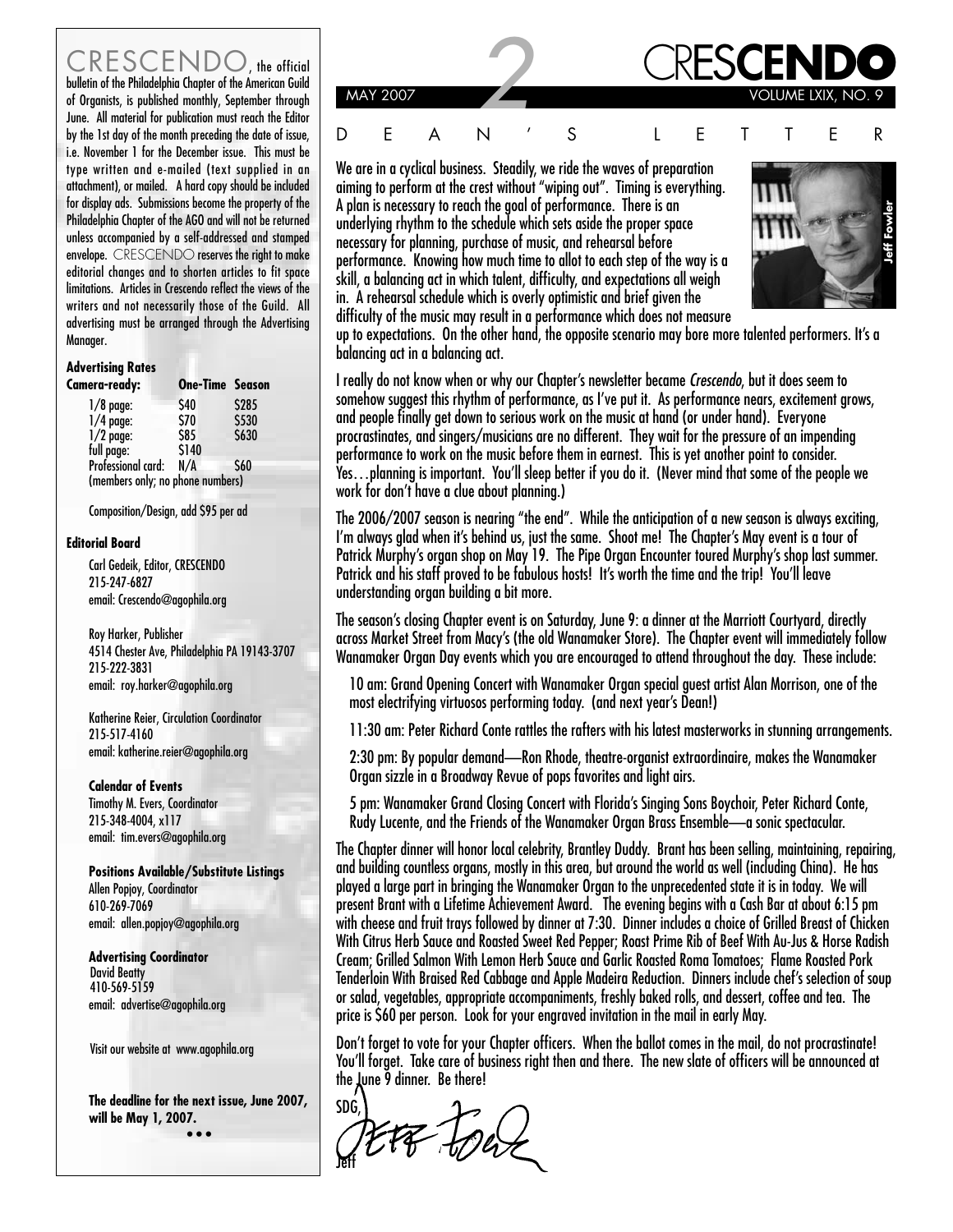# CRES**CENDO** PHILADELPHIA MAY 2007 **CRESCENDO**

### **REGISTRAR'S CORNER**

J O E L EWIS , R EGISTRAR

### PLEASE NOTE! REGISTRAR'S EMAIL WILL CHANGE!

At the time of this publication's deadline, the final new email address has not been confirmed, but the <spiele88@icdc.com> address will no longer be in effect as of the middle of April 2007. Please use the <registrar@agophila.org> address for all future email correspondence. All other contact information remains the same. Thank you.

#### In Memoriam:

Chapter member Mr. H. Franklin Rice, 2140 Yellow Springs Road, Malvern PA 19355-9756 passed away on March 14. He was a member of St. John's Lutheran Church, Phoenixville PA , and was frequently an organ substitute at many local churches. He was a dear friend and mentor of mine, and served St. John's often in their renovations to their Aeolian Skinner organ. We extend our deepest sympathy to his family and friends.

New and Renewing Members: (Please update your Directory copy)

Ms. Gloria E. Bracy, 63 Drexelbrook Drive Apt#11, Drexel Hill PA 19026 h610-622-4758 w610-891-2190 fax610-891-2304 eMail Gloria\_Bracy@elwyn.org

Mrs. Anabel B. Hansen, 4560 Summerhill Dr., Doylestown, PA 18902 h215-489-0888 eMail anabel23@verizon.net

Ms. Amy K. Hunter, 5914 B Wayne Ave., Philadelphia, PA 19144 h215-849-4541 cell 267-303-2747 eMail ahunter1980@yahoo.com

Mr. David Clark Little, 9 Stoltz Ave., Feasterville, PA 19053 h215-953-0352 w610-209-5243 eMail davidclarklittle@aol.com

Mr. Francis R. Rudolph SPC 709 Queen Road Collegeville, PA 19426 h678-613-4402 w678-613-4402 eMail frr1152@aol.com

Ms. Susan N. Schriver, PO Box 762, 152 Hillcrest Ave., Kimberton, PA 19442-0762 h610-935-5480 eMail suschriver@verizon.net

Information Changes for Current Members: (Please update your Directory copy)

New Address: D. Stephen Cable, 804 Briarwood Dr., Bethlehem PA 18020

New Address: Martha Johnson, 2530 Aspen St., Philadelphia PA 19130 h484-320-8504

New Address: H.L. Smith, 6000 Wayne Ave., Germantown PA 19144-6102 h267-297-8052

Email new address: Ruth D. Fisher- ruthfisher1@verizon.net

Continued on page 9

## **MEMBERSHIP INFORMATION**

J OSEPH L EWIS , R EGISTRAR

Want to join the Philadelphia chapter of the American Guild of Organists? Need to report AGO Directory changes on your current membership? Need to purchase a set of chapter mailing labels for your next music event?

Contact our Registrar, Joe Lewis at: 49 North Spring Lane

Phoenixville, PA 19460 610-935-0895 registrar@agophila.org

| PHILADELPHIA<br><b>CHAPTER</b> |
|--------------------------------|
| AMERICAN GUILD<br>OF ORGANISTS |

| <b>ELECTED OFFICES</b>                                  |                                             |                                   |
|---------------------------------------------------------|---------------------------------------------|-----------------------------------|
| DEAN                                                    | leff Fowler                                 | 610-688-8700                      |
| <b>SUB DEAN</b>                                         | <b>Alan Morrison</b>                        | 215-735-8259                      |
| <b>SECRETARY</b>                                        | Maria deJ. Ellis                            | 610-896-6189                      |
| <b>CORRESPONDING SEC'Y Sister Paula Napoli</b>          |                                             | 215-637-3838                      |
| <b>TREASURER</b>                                        | <b>Gerald Troy</b>                          | 610-626-5486                      |
| <b>REGISTRAR</b>                                        | Joe Lewis                                   | 610-935-0895                      |
| <b>COMMUNICATIONS</b>                                   | Roy Harker                                  | 215-222-3831                      |
|                                                         |                                             |                                   |
| <b>EXECUTIVE COMMITTEE</b>                              |                                             |                                   |
| Term ending 2007:                                       | <b>Tim Evers</b>                            | 215-348-4004 X117                 |
|                                                         | Loretta Hartnett                            | 610-352-5441                      |
|                                                         | <b>Karen Whitney</b><br><b>Brad Winters</b> | 215-424-8450<br>610-459-5538      |
|                                                         |                                             |                                   |
| Term ending 2008:                                       | Judith Fichthorn Bell 215-860-6664          |                                   |
|                                                         | <b>Gary Garletts</b>                        | 610-853-8295                      |
|                                                         | Rosemary Hood                               | 215-334-3643                      |
|                                                         | H.L. Smith II                               | 610-688-0291                      |
|                                                         |                                             |                                   |
| Term ending 2009:                                       | <b>David Beatty</b><br>Judith A. Lang       | 410-569-5159<br>610-623-8069      |
|                                                         | Rudy Lucente                                | 610-584-5054                      |
|                                                         | <b>Gordon Turk</b>                          | 610-964-1808                      |
| <b>APPOINTED LEADERSHIP</b><br>ARCHIVES<br>Lois S. Ruth |                                             |                                   |
| Arthur D. Zbinden                                       |                                             | loweeze77@aol.com<br>215-659-2871 |
|                                                         |                                             |                                   |
| CHAPLAIN                                                |                                             |                                   |
| <b>Rev. Bruce Thorsen</b>                               |                                             | chaplain@agophila.org             |
| <b>CRESCENDO ADVERTISING</b>                            |                                             |                                   |
| <b>David Beatty</b>                                     |                                             | advertise@agophila.org            |
| <b>CRESCENDO PUBLISHER</b>                              |                                             |                                   |
| Roy Harker<br><b>CRESCENDO EDITOR</b>                   |                                             | roy.harker@agophila.org           |
| Carl Gedeik                                             |                                             | crescendo@agophila.org            |
| <b>CRESCENDO CALENDAR of EVENTS</b>                     |                                             |                                   |
| <b>Timothy M. Evers</b>                                 |                                             | tim.evers@agophila.org            |
| <b>CRESCENDO CIRCULATION</b>                            |                                             |                                   |
| Katherine J. Reier                                      |                                             | katherine.reier@agophila.org      |
| WEBSITE<br><b>Tom Lever</b>                             |                                             | webmaster@agophila.org            |
| <b>COMPETITIONS</b>                                     |                                             |                                   |
| Alan Morrison                                           |                                             | alan.morrison@agophila.org        |
| <b>ENDOWMENT</b>                                        |                                             |                                   |
| Martha N. Johnson                                       |                                             | martha.johnson@comcast.net        |
| <b>JOB PLACEMENT</b>                                    |                                             |                                   |
| <b>Allen Popjoy</b><br>PROFESSIONAL DEVELOPMENT         | allenpopjoy@agophila.org/610-269-7069       |                                   |
| Judith Lang                                             |                                             | judithlang@earthlink.net          |
| <b>TUESDAY NOON RECITALS</b>                            |                                             |                                   |
| Andrew K. Heller                                        | andrew.heller@agophila.org/610-789-0146     |                                   |
| VOLUNTEERS<br>Loretta Hartnett                          |                                             | lsh1612@verizon.net               |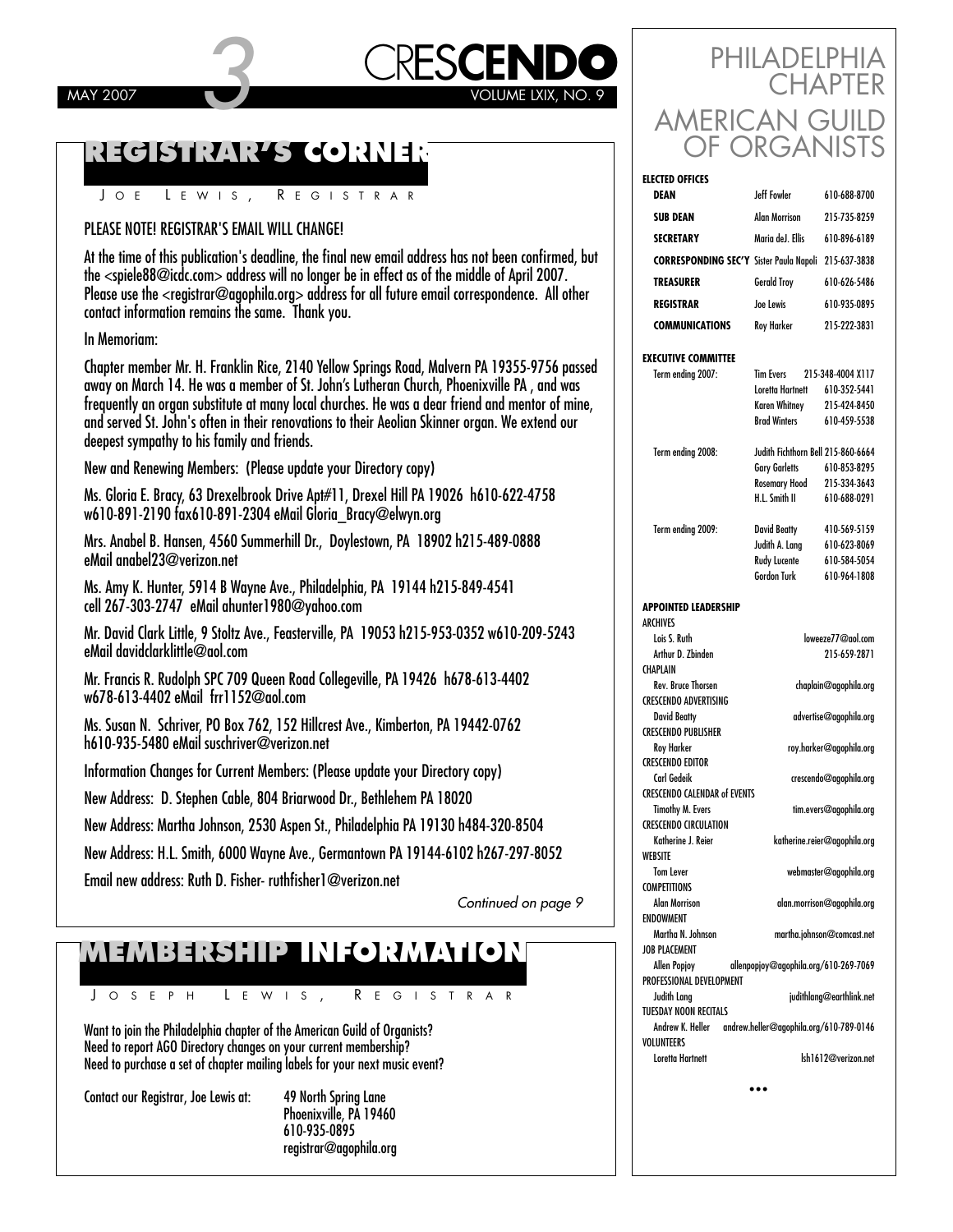

### **CHAPTER EVENTS**

**Sunday, September 17, 2006 4:00PM Members Recital and Installation of Officers** LEHMAN MEMORIAL METHODIST CHURCH, HATBORO

**Saturday, October 14, 2006 3:00 PM Cherry Rhodes -** THE KIMMEL CENTER Co-Sponsored by the Philadelphia Chapter AGO and Kimmel Center Presents

**Sunday, October 22, 2006 5:00 PM Clergy/Church Musician Discussion & Pot Luck** CHURCH OF THE HOLY SPIRIT, HARLEYSVILLE

**Friday, November 17, 2006, 6:30 PM Pot Luck Dinner and Philadelphia Legends Series IV** GLORIA DEI EPISCOPAL CHURCH (OLD SWEDES') WITH PAUL FEJKO**, PHILADELPHIA, PA**

**Saturday, January 13, 2007 January Jumpstart** BRYN MAWR PRESBYTERIAN CHURCH, BRYN MAWR

**Saturday, February 10, 2007 3:00 PM Paul Jacobs -** THE KIMMEL CENTER Co-Sponsored by the Philadelphia Chapter AGO and Kimmel Center Presents

**Monday, February 19, 2007 Mardi Gras 6:00pm Board Meeting 7:00pm Celebration (Open to all AGO Members and Friends)** HARKER/RANANDO RESIDENCE, PHILADELPHIA

**Wednesday, March 14, 2007 8:00 PM Wayne Marshall - THE KIMMEL CENTER** Co-Sponsored by the Philadelphia Chapter AGO and Kimmel Center Presents

**Friday, April 20, 2007 7:30 PM Dr. Gail Archer/Historic Organ Lecture and Masterclass Co-Sponsored by The Curtis Institute of Music** ST. CLEMENT'S CHURCH, CENTER CITY

**Saturday, May 19, 2007 10:00 AM Organ Factory Tour/Patrick Murphy & Associates** STOWE, PA

**Saturday, June 9, 2007 10:00am through 6:00pm concerts at Wanamaker organ, followed by 6:15 cash bar and 7:30 dinner at Marriott Courtyard with Brantley Duddy, guest of honor** THE WANAMAKER ORGAN AT MACY'S, CENTER-CITY PHILADELPHIA

• • •

#### **Receive Crescendo by Email**

All members who would prefer to receive Crescendo by email, instead of the traditional paper edition, please contact Communications Coordinator Roy Harker at AGOPhiladelphia@aol.com

### **SPECIAL THANKS TO OUR PHILADELPHIA CHAPTER PATRONS FOR 2006-2007**

#### **A**\_\_\_\_\_\_\_\_\_\_\_\_\_\_\_\_\_\_\_\_\_\_\_\_\_\_\_\_\_\_\_\_\_\_\_\_\_\_\_ **NGEL**

Dr. David P. Beatty Dr. Jeffrey B. Fowler

#### **B**\_\_\_\_\_\_\_\_\_\_\_\_\_\_\_\_\_\_\_\_\_\_\_\_\_\_\_\_\_\_\_\_\_\_\_\_\_\_\_ **ENEFACTOR**

Michael Blakeney Jeffrey L. Brillhart

#### **S**\_\_\_\_\_\_\_\_\_\_\_\_\_\_\_\_\_\_\_\_\_\_\_\_\_\_\_\_\_\_\_\_\_\_\_\_\_\_\_ **PONSORS**

David W. Christianson Peter R. Conte AAGO David L. Furniss Roy Harker Barbara R.Hartenbauer Joseph J. Lewis Alan Morrison Dr. Harry Wilkinson **FAGO**

#### **D**\_\_\_\_\_\_\_\_\_\_\_\_\_\_\_\_\_\_\_\_\_\_\_\_\_\_\_\_\_\_\_\_\_\_\_\_\_\_\_ **ONORS**

Rae Ann Anderson CAGO A. David Deery Ethel Geist CAGO<br>Robert E. Gladden, Jr. Rudolph A. Lucente<br>Conrad M. Olie Conrad M. Olie Allen R. Popiov. Jr. Art Stewart Dr. Gordon H. Turk Bradford T. Winters

#### **C**\_\_\_\_\_\_\_\_\_\_\_\_\_\_\_\_\_\_\_\_\_\_\_\_\_\_\_\_\_\_\_\_\_\_\_\_\_\_\_ **ONTRIBUTORS**

**Remaining 3** Joanne Shovlin Annas Judith Fichthorn Bell Robert K. Betty Margaret Brakel Marjorie L. Cummings CAGO Doris J. Dabrowski F. Mark Daugherty CAGO Joyce Gambrell Drayton Dr. Maria de J. Ellis Jane Errera ChM Mary L. Fenwick AAGO Ruth D. Fisher AAGO ChM Dr. Jeremy J. Flood CAGO Gary P. Garlett AAGO Bruce W. Glenny Charles Gottesman Loretta S. Hartnett SPC Ashley L. Horner William Howell Martha N. Johnson Nancy J. Kahler Paul S. Kinsey Jozef Kocieda Judith A. Lang Jeffrey P. Lees Thomas S. Lever, Jr. Phyllis B. Linn Paul R. Marchesano

Lauretta E. Miller

Robert H. Erb William P. Fenimore III Robert E. Gladden, Jr. Dr. Joseph W. Kulkosky Allen R. Popjoy, Jr.

> Elizabeth H. Monahan John M. Moore Dr. Kathleen J. Moyer Leighton W. Moyer Dr. William L. Nash Mr. Marshall Nelsen, Jr. Jean Ann Nothstine Henry H. Pemberton Susan McRae Petura SPC John E. Reber, IV Harold C. Redline Katherine J. Reier SPC Arnold Richter Mark L.Rippel Catherine M. Robinson SPC Stephen W. Ross Dr. Clair Rozier John W. Sankey, Jr. Stephen F. Schreiber Yoshiko M. Seavey Phillip Shade Glenna M. Sprang Stephen A. Tippett Gloria E.Todd Gerald F.Troy Peter van der Spek John W. VanSant Edward Wilk Rebecca S.Yun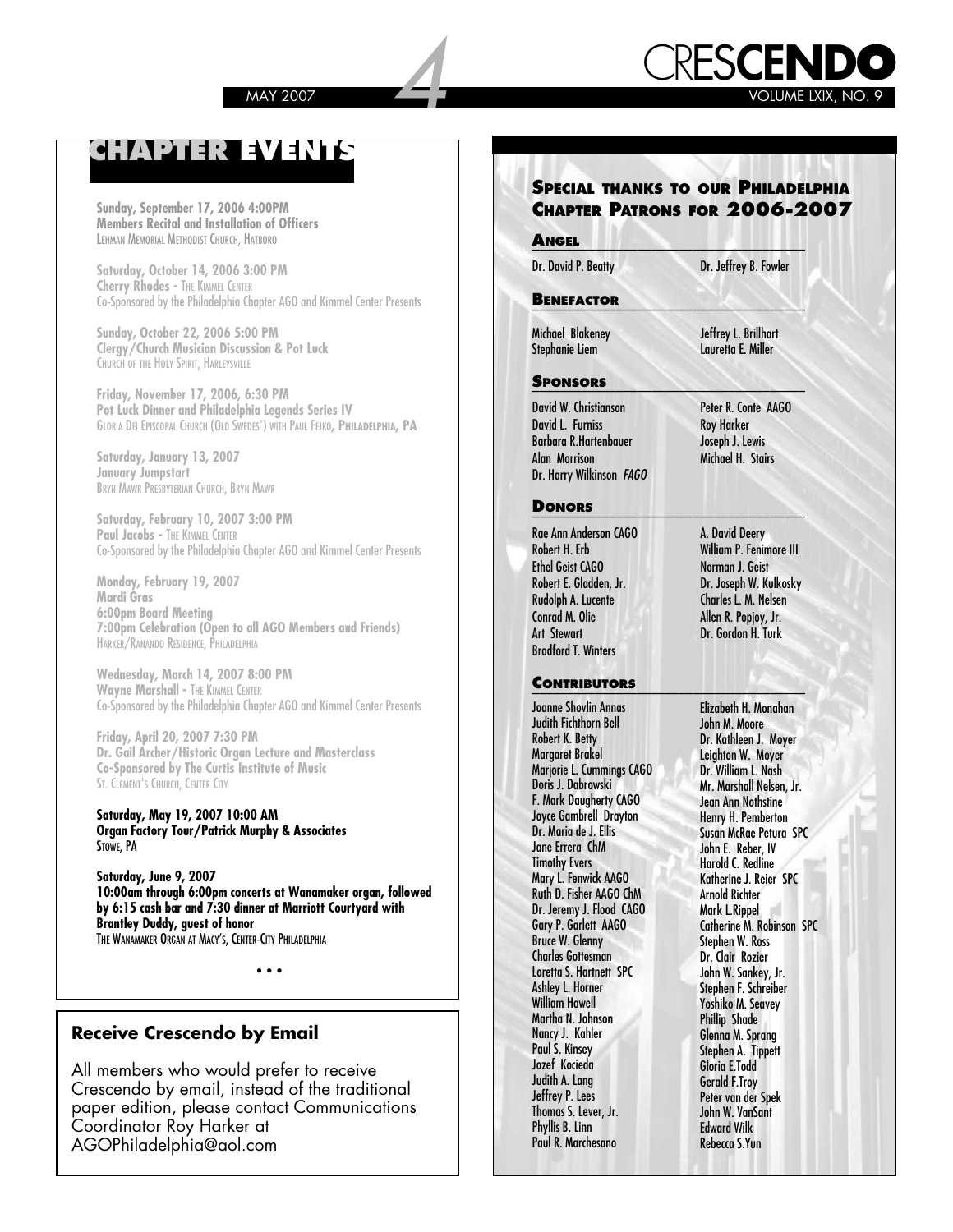### **POSITIONS AVAILABLE**

A LLEN P OPJOY , C OORDINATOR 610-269-7069 email: allen.popjoy@agophila.org

#### **DIRECTOR OF MUSIC MINISTRY**

Aldersgate United Methodist Church 2313 Concord Pike, Wilmington, DE 19803 302- 478-2575 www.aldersgatede.org

Aldersgate United Methodist Church seeks a part-time Director of Music Ministry for a 1900 member congregation dedicated to joyfully honoring God through its music and worship with a recently refurbished organ by Cornell Zimmer, acoustical enhancements of chancel and new Music Center for rehearsals. Candidate should evidence a mature Christian faith, experience in Christian music ministry and choral conducting, and a dedication to high standards of musicianship in a variety of musical genres. Position requires working with professional organist, excellent leadership, communication and organizational skills in coordinating and supervising a dynamic music program including directing adult choir (65+ members) with organist and/or instrumentalists, coordinating children, youth, and bell choirs, instrumental groups, music team for a Saturday evening contemporary service, soloists and small ensembles. The flexible schedule includes Sunday worship, other worship services, Wednesday evening choir rehearsal, and special concerts. Competitive salary commensurate with experience and qualifications. Send resume by April 27, 2007 to Aldersgate U.M.C., attention Royal Lowthert. Fax: (302-478-1828); e-mail: jonbaker@comcast.net. Finalists will be required to submit to a criminal background check. Aldersgate reserves the right to request additional information to supplement candidates' applications, including tapes or CDs of performances, if available.

#### **ORGANIST/CHOIR DIRECTOR**

Grace Lutheran Church 25 W. Broad St. PO Box #57, Hatfield, PA 19440

Seeking a faith-centered musician to serve the ministry of God at Grace Lutheran Church as organist/ pianist/ and choir director. Applicants to be self-starters, energetic, team focused, and flexible. Strong keyboard skills and a wide array of musical style background is required as well as strong vocal training. Currently, 2 Sunday worship experiences, adult choir, and children's choir. Instrumentalists: strings, brass, percussion, and guitar readily available in the congregation as well as a 4 octave handbell set, children's tone bar set, and additional Orff instruments. Half-time position with growth potential.

#### **MUSIC DIRECTOR/ORGANIST**

Saint James United Church of Christ 135 Myrtle Avenue; Havertown, PA 19083-5796 610-446-3036

Music director/organist sought by medium-sized, religiously open and broad-minded church situated in a close western suburb of Philadelphia. Must be friendly and warm with a sense of humor. Minimum 5 hours per Sunday. Job requirements include: playing pipe organ and piano for Sunday service; directing adult choir; running choir rehearsals; choosing and directing additional musicians; selecting varied sacred music. Congregation is supportive and progressive. Church is accessible by public transportation. Salary commensurate with experience. Paid vacation. Contact church at 610-446-3036. Questions to Marian McKenzie at mmckenzi@haverford.edu or 610-896-1565.

#### **DIRECTOR OF MUSIC/ORGANIST**

First Baptist Church

123 S 17th Street, Philadelphia, PA 19103

First Baptist Church Philadelphia is seeking a full time Music Minister/Director of Music/Organist. Position is responsible for all aspects of church's Music Ministry. Duties include but not limited to preparing music from traditional, contemporary, and gospel; scheduling rehearsals for choir, and arranging for outside musicians who desire to perform at our Sunday services. Church also has a contemporary service Wednesday evenings; ability to play guitar would be beneficial. Qualifications include strong Christian faith, music degree, administrative skills, and willingness to work with volunteer choir and paid soloists. Individual will work under Pastor and Board of Music. The church has a 51 rank Moller pipe organ, grand piano and clavinova. Send resume to First Baptist Church, Search Committee, 123 S 17th Street, Philadelphia, PA 19103 or email to choochoorick@earthlink.net

#### **MUSIC DIRECTOR**

Church on the Mall

Plymouth Meeting Mall , Plymouth Meeting, PA 19462; (610) 825-3388

Church on the Mall, the Presbyterian Church in Plymouth Meeting, seeks a part-time talented pianist/organist and choir director who meets AGO standards and who will work closely with the Pastor and Chair of the Worship and Music Ministry to oversee the music program of the Church and to provide music for the weekly service and other special occasions. Applications to Personnel Committee, Church on the Mall, Plymouth Meeting Mall, Plymouth Meeting, PA 19462. (610) 825-3388.

#### **ORGANIST AND/OR DIRECTOR OF MUSIC ENSEMBLES**

Trinity Lutheran Church

19 South Fifth Street, Perkasie, PA 18944

The role of this position(s) is to lead in the musical life of the congregation in keeping with Trinity's mission. Our membership comprises people who have long-term roots in the community as well as many young families who have recently moved to the area. Both traditional and contemporary musical idioms are integrated within our liturgical life. Acquaintance with the Lutheran heritage and congregational life is desirable. Trinity Lutheran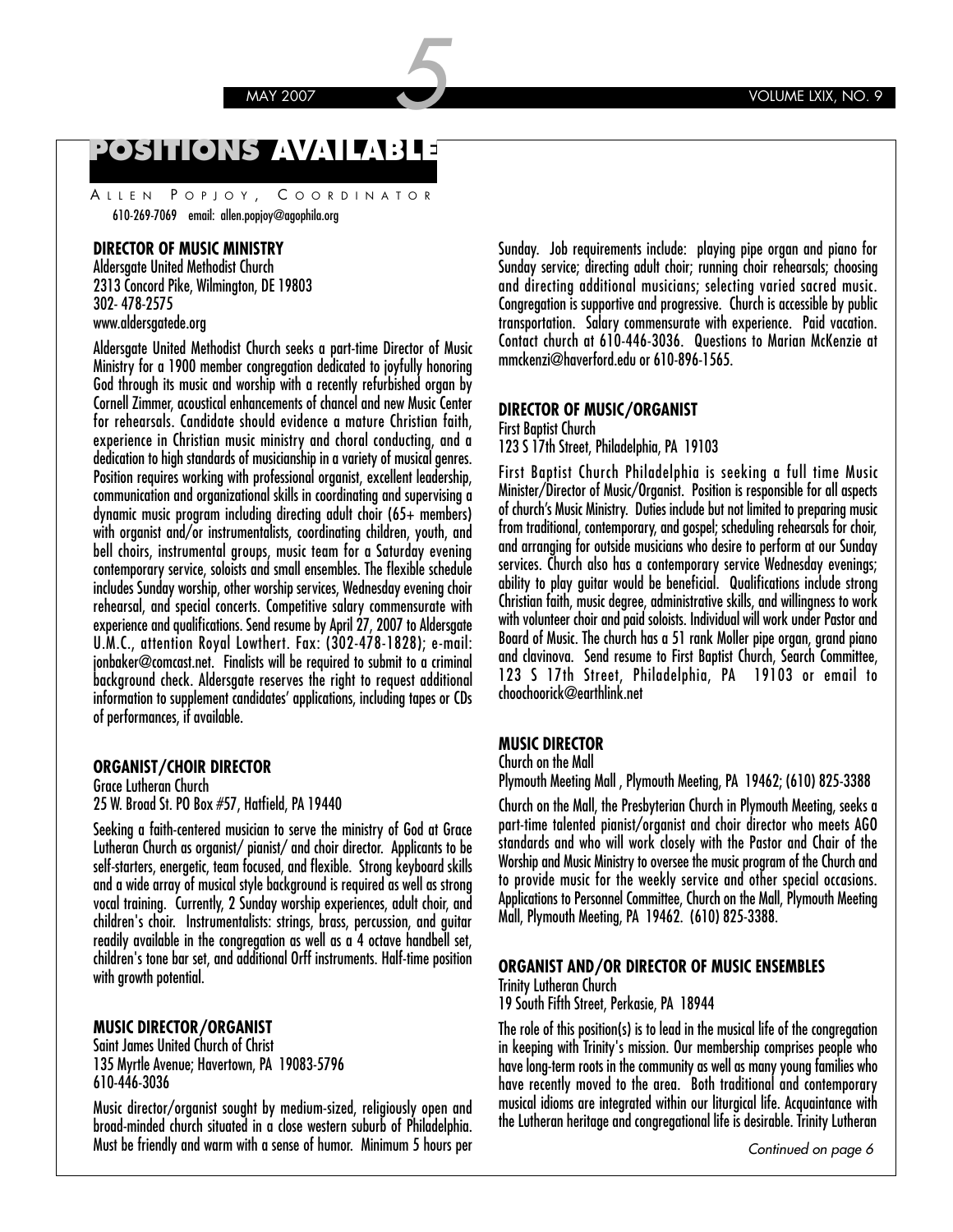#### Positions Available Continued from page 5

Church is willing to consider this one position or creatively splitting the position to encompass a wider field of candidates. Inquiries from candidates seeking a parttime position are also encouraged. Current musical ensembles include children's, adult, and bell choirs. The Organist/Director will work with the Staff and Worship & Music Committees in seasonal and weekly worship planning and hymnody selection. Trinity's organ is a Reuter (Opus 2214) installed in 2004 and is a four division, three manual and pedal instrument of 45 ranks with 25 pipe ranks built by Reuter, and 20 digital ranks built by Walker Technical Company.

\_\_\_\_\_\_\_\_\_\_\_\_\_\_\_\_\_\_\_\_\_\_\_\_\_\_\_\_\_\_\_\_\_\_\_\_\_\_\_\_\_\_\_\_\_\_\_\_\_\_\_

For further information and a complete job description, please visit: www.trinityperkasie.org

Contact Information. Please direct all resumes and inquiries to:

Alan Bruzas, Search Committee, 215-658-7216; bruzas@verizon.net

#### **ORGANIST/CHOIR DIRECTOR**

Olivet Schwenkfelder United Church of Christ 619 Township Line Road, Norriton, PA 19403

OSUCC is seeking a part time choir director and organist. The successful candidate would be required to conduct one evening choir rehearsal per week (Sept through May) and provide organ accompaniment/direct the choir for two Sunday morning services. Also responsible for music selection in collaboration with ministerial staff. The successful candidate will be titled Director of Music Ministries. We are a small, UCC church located approximately 25 miles northwest of Philadelphia. We are an open and affirming congregation, opening our doors and welcoming all who wish to attend. The instrument is a Moller 2 manual pipe organ. Salary - \$15,000 annually with vacation.

Contact: Tim Williams, 215-652-4743 or email timothy\_l\_williams@merck.com

#### **ORGANIST**

Church of the Crucifixion 620 South 8th Street, Philadelphia, PA. 19103

1 Sunday service. No choir presently. 2 manual Allen organ. Salary \$5500.- \$6250. per year. Contact Rev. Peter F. Grandell, 202- 250-9633. pgrandell@verizon.net

#### **COORDINATOR OF MUSIC FOR MINISTRY**

Central Baptist Church P.O. Box 309, 106 West Lancaster Avenue, Wayne, PA 19087 610-688-0664 www.cbcwayne.org

Central Baptist Church of Wayne, PA is a progressive, welcoming and affirming church with an average worship attendance of 130. We are seeking an organist/director who has an appreciation for both traditional and contemporary sacred music and is open to new musical styles and creative worship experiences. We value inclusive language using The New Century Hymnal and a repertoire of songs gathered from diverse resources. The organ is a two-manual Moller.

The Coordinator of Music for Ministry will have a capacity to articulate a growing spiritual experience in a collaborative leadership style, and will have a respect for people without regard to race, ethnicity, sexual orientation, gender or religious affiliation.

The Coordinator of Music for Ministry will be responsible for a choir of about 20 members, a contemporary singing ensemble, and numerous instrumental ensembles. Responsibilities include coordinating and providing music for all church services in conjunction with pastors and volunteer coordinators. The responsibilities of the Coordinator of Music for Ministry are based on an average 15 hours per week. The salary range starts at \$20,000 for one person. The congregation is open to considering a two-person team for whom salary would be negotiable.

CONTACT: Laurie Sweigard, Central Baptist Church, lsweigard@cbcwayne.org

#### **MUSIC DIRECTOR**

First Presbyterian Church

Easton and Barrett Rds., Willow Grove, PA 19090

E-Mail: fpcwg@verizon.net; FAX: 215-659-2967 Telephone: 215-659-3106

The First Presbyterian Church of Willow Grove is seeking a part-time Music Director(15-20 hours per week). The position includes accompanying and directing one vocal choir of 10-15 voices and directing a 3-octave bell choir. There is one Sunday service and one weekly rehearsal for each choir. Qualifications: Bachelor's Degree in Music with strong experience in organ performance and choral conducting We are looking for a dedicated, professional church musician who can lead our choirs and congregation in a variety of musical styles and repertoires. Instruments: A newly refurbished and electronically enhanced 2-manual Wicks Organ, a baby grand piano, a rehearsal piano, and 3 octaves of handbells. Salary is \$17,000. A complete job description is available on our web site. Please send resume and references to the above address.

#### **MUSIC DIRECTOR**

Conshohocken United Methodist Church 20 West Sixth Street, Conshohocken, PA 19428 610-828-1250; www.cumc.us

Conshohocken UMC seeks a Music Director, preferably a pianist/organist who can lead and thrive in a small but growing congregation. The applicant should be interested in working with adult and youth choirs and be able to organize both voice and instrumental music. The Music Director will contribute to Sunday worship as a place to experience the presence of God. Responsibilities include one Sunday morning service with choir rehearsal beforehand, one weeknight rehearsal, and special events. Salary is \$17,000. per year. Please send a letter of interest and resume to Joan McCormick at Conshohocken United Methodist Church, 20 West Sixth Street, Conshohocken, PA 19428.

#### **MUSIC DIRECTOR**

First Presbyterian Church of Olney, Philadelphia

The First Presbyterian Church of Olney, Philadelphia, PA, is seeking a professing Christian with excellent interpersonal skills as its Music Director. The position requires an individual who is: Musically trained, a skilled pianist, experienced in directing choral groups, and knowledgeable of diverse musical forms. Salary/Compensation/Hours: 15 flexible hours per week, which includes 1 Sunday Worship Service; 1 month vacation; \$10,000 annually.

Contact: Florence McKeown; Office@FPCOlney.org; 215-424-6809(v) 215-424- 5052(f)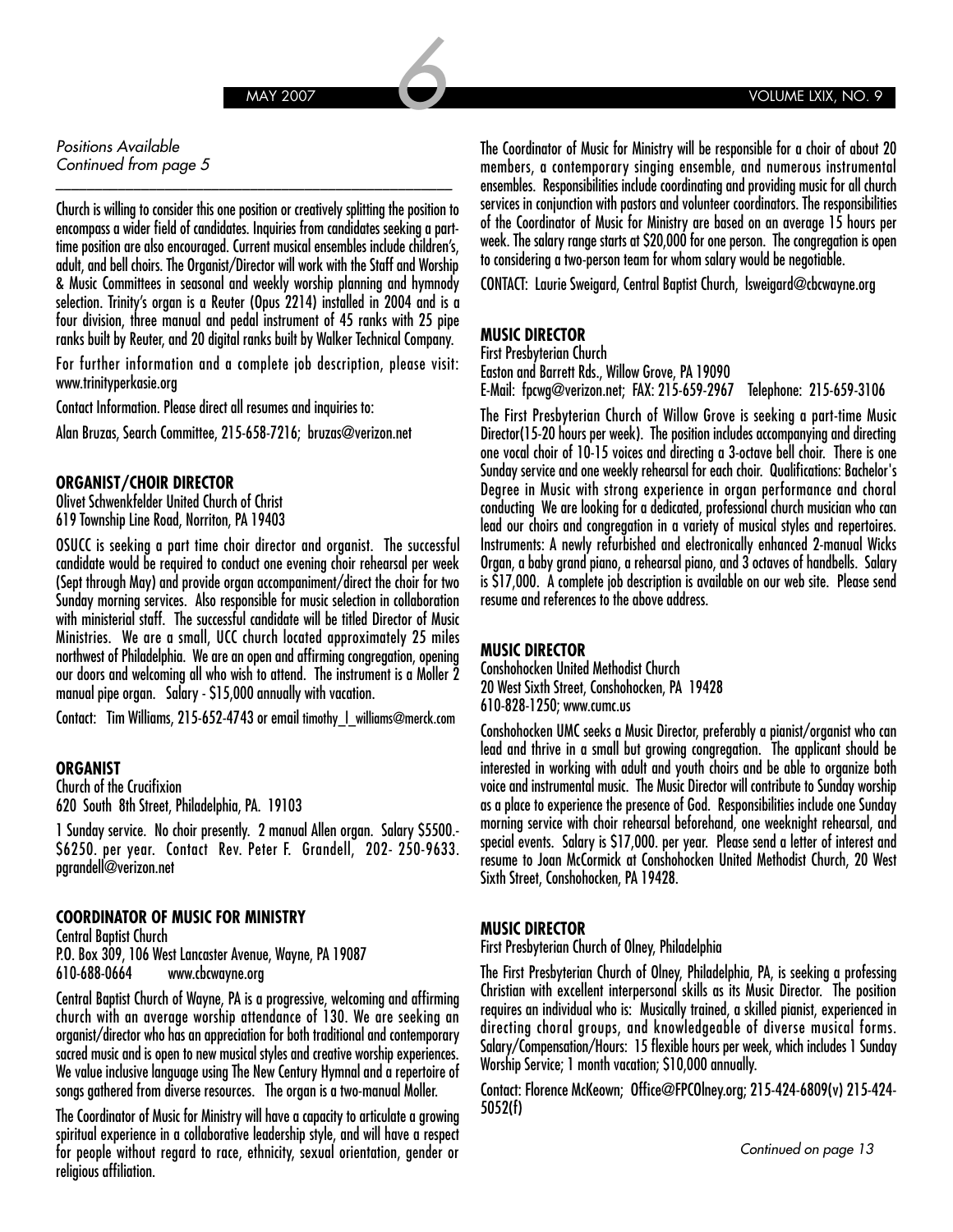

*The organ world is comprised of many different schools of thought and many histories.*

> *It is a rare company that can encompass the best of it all, yet this is our goal.*



Rendering of seven stop tracker organ for Wesley United Methodist Church - Elkton, MD

*From traditional mechanical action organs to highly developed and efficient electro-pneumatic action organs to all-electric action organs, we offer custom tonal and architectural design, meticulously handmade pipes, superior quality materials, fine woodworking and exquisite craftsmanship to meet the needs of each and every one of our customers.*



**Don McFarland Post Office Box 296 Springfield, Pennsylvania 19064 800.550.5054 610.690.1686 dmcfarland@dafferorgans.com**

### **TUESDAY NOON RECITALS**



A NDREW H ELLER , C OORDINATOR 610-789-0146, ANDREW.HELLER@AGOPHILA.ORG

#### **May, 2007**

St. Mary's Church at the Cathedral (Episcopal) 630 EAST Cathedral Road (at Ridge Avenue) Philadelphia (Andorra), PA. 19128

ORGAN: Moller/ rebuilt-enlarged Patrick Murphy & Assoc., Inc.

HOST ORGANIST: Wesley D. Parrott

#### RECITALISTS:

- May 1: Andrew Senn (First Presbyterian, Phila.)
	- 8: Paul Fejko (Gloria Dei Episcopal, Phila.)
	- 15: Riyehee Hong (Philadelphia Cathedral-Episcopal)
	- 22: Terrence Farley (St. Matthew's Episcopal, Maple Glen)
	- Wesley D. Parrott (HOST ORGANIST)

NEXT MONTH (June): St. Peter's In The Great Valley, Paoli, PA.

### The Fairmount Chamber Ensemble

Providing quality musicians for cantatas, oratorios, church services and recitals for over 10 years.

> Single instrumentalist, Small ensemble, Full orchestra

Please visit our website fairmountstrings.com 215-402-0267

### PATRICK J. MURPHY & ASSOCIATES, INC. ORGANBUILDERS

300 Old Reading Pike, Suite 1D % Stowe, PA 19464 610.970.9817 voice % 610.970.9297 fax % www.pjmorgans.com

Quality New Instruments . Conscientious Electro-Pneumatic and Tracker Restorations . Consoles: New and Rebuilt . Tonal additions and realistic reconstructions . Prompt personal service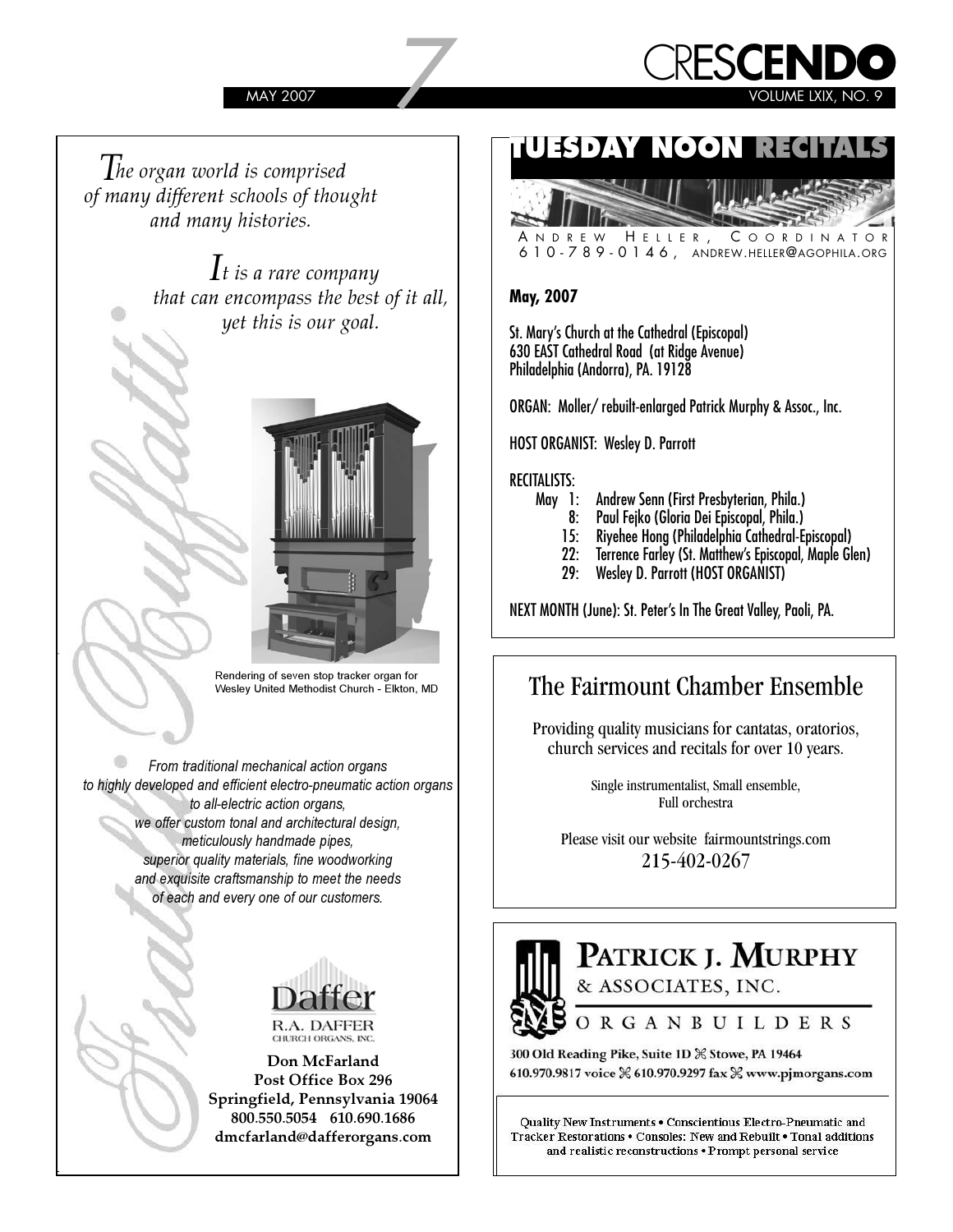### **CALENDAR OF EVENTS**

TIMOTHY M. EVERS, COORDINATOR 215-348-4004, EXT. 117, TIM.EVERS@AGOPHILA.ORG

#### **TUESDAY, MAY 1, 12:00 NOON**

AGO PHILA Tuesday Noon Recital. Andrew Senn, organ. St. Mary's at the Cathedral Church (Episcopal), 600 East Cathedral Road at Ridge Avenue, Andorra, Philadelphia.

#### **SATURDAY, MAY 5, 6:00 PM**

Solemn Evensong and Benediction. The Schola Cantorum directed by Lee F. Milhous. This traditional Anglican service of music incorporates the singing of the canticles, a psalm setting in Anglican chant and several anthems. Reception follows. St. Paul's Church, E Oakland Ave at Pine St, Doylestown PA. 215.230.7098

#### **SATURDAY, MAY 5, 8:00 PM**

Singing City presents An Evening with Dave Brubeck. Featuring Brubeck's **The Gates of Justice** and the Philadelphia premiere of his new work- **The Commandments**. GA: \$40. www.singingcity.org Bryn Mawr Presbyterian Church, 625 Montgomery Ave, Bryn MawrPA 610.525.2821. www.bmpc.org/finearts

#### **SUNDAY, MAY 6, 3:00 PM**

Andrew Senn, Organist. Bach - Partita on **Sei gegrusset**, **Jesu gutig** and Willan - **Introduction, Passacaglia and Fugue**. Other works by Preston, Vierne and Cochereau. First Presbyterian Church, 21st and Walnut Sts, (Center City) Philadelphia PA

#### **SUNDAY, MAY 6, 4:00 PM**

Singing City presents An Evening with Dave Brubeck. Featuring Brubeck's **The Gates of Justice** and the Philadelphia premiere of his new work- **The Commandments**. GA: \$40. www.singingcity.org Bryn Mawr Presbyterian Church, 625 Montgomery Ave, Bryn MawrPA 610.525.2821 www.bmpc.org/finearts

#### **SUNDAY, MAY 6, 5:00 PM**

Choral Evensong. The St. Martin's Choir, Ken Lovett, director. C.V. Stanford: **Canticles in C**; Richard Shephard: **A new commandment**; Ronald Staheli: **Peace like a river**. Handicap accessible; childcare provided. Church of St. Martin-in-the-Fields, Willow Grove Ave & St Martin's Ln, Chestnut Hill PA 215.247.7466 www.StMartinEC.org

#### **SUNDAY, MAY 6, 7:30 PM**

Philadelphia Handbell Ensemble. (Rescheduled from Feb. 25). Free child care available. Free will offering. Abington Presbyterian Church, 1082 Old York Rd, Abington PA 215.887.4530 www.apcusa.org

#### **TUESDAY, MAY 8, 12:00 NOON**

AGO PHILA Tuesday Noon Recital. Paul Fejko, organ. St. Mary's at the Cathedral Church (Episcopal), 600 East Cathedral Road at Ridge Avenue, Andorra, Philadelphia.

#### **SUNDAY, MAY 13, 6:30 PM**

Robert F. Bates, organ. "Shadow and Light: Organ Music of the 20th Century" with pieces by Arvo Pärt, Jehan Alain, Robert Bates, Joan Tower, Olivier Messiaen, Jean Guillou and Naji Hakim. GA: \$10; AGO \$5; students free. Philadelphia Cathedral (Episcopal), 3723 Chestnut St (38th & Chestnut), Philadelphia PA 215.386.0234 x122

#### **TUESDAY, MAY 15, 12:00 NOON**

AGO PHILA Tuesday Noon Recital. Riyehee Hong, organ. St. Mary's at the Cathedral Church (Episcopal), 600 East Cathedral Road at Ridge Avenue, Andorra, Philadelphia.

#### **WEDNESDAY, MAY 16, 7:30 PM**

St. Thomas Episcopal Church Gospel Choir, directed by Walter Blocker. Free admission. Philadelphia Cathedral (Episcopal), 3723 Chestnut St (38th & Chestnut), Philadelphia PA 215.386.0234 x122. music@philadelphiacathedral.org

#### **FRIDAY, MAY 18, 7:30 PM**

Songs of Praise by Cathedral Singers. Free Admission. Philadelphia Cathedral (Episcopal), 3723 Chestnut St (38th & Chestnut), Philadelphia PA 215.386.0234 x122. music@philadelphiacathedral.org

#### **FRIDAY, MAY 18, 8:00 PM**

Gala 35th Anniversary Concert of Music at Abington featuring special guest conductor G. Stanley Powell and Violinist Timothy Schwarz. **Violin Concerto** by Mendelssohn; **Fantasia on the Alleluia Hymn**, Gordon Jacob; **How Lovely Are Thy Dwellings**, Brahms. Abington Presbyterian Church, 1082 Old York Rd, Abington PA 215.887.4530 www.apcusa.org

#### **SATURDAY, MAY 19, 10:00 AM**

AGO PHILA monthly chapter event. Tour of factory/ shop of Patrick J. Murphy & Associates, Inc., organbuilders. 300 Old Reading Pike, Stowe, PA. 19464

#### **SATURDAY, MAY 19, 7:00 PM**

Choral Concert "Around the World and Back" Philadelphia Boys Choir and Chorale, directedby Jeffrey Smith. Ticket information: 215.222.3500 ext 200. Philadelphia Cathedral (Episcopal), 3723 Chestnut St (38th & Chestnut), Philadelphia PA 215.386.0234 x122. music@philadelphiacathedral.org

#### **SUNDAY, MAY 20, 4:00 PM**

Jeffrey Walker, organ. Works of Bach, Pachelbel, Marchand, Cocker, Durufle, and the Liszt **Ad nos**. Handicap accessible; childcare provided. Free will offering. Reception to follow. Aldersgate United Methodist Church, 2313 Concord Pike, Wilmington DE. 302.478.2575 www.aldersgatede.org

#### **SUNDAY, MAY 20, 7:00 PM**

Ice Cream Social. Features a program of "light" classical to jazz and Broadway. Ice cream sundaes follow! Doylestown Presbyterian Church, 132 East Court Street, Doylestown, PA 215.348.3531 www.dtownpc.org

Continued on page 9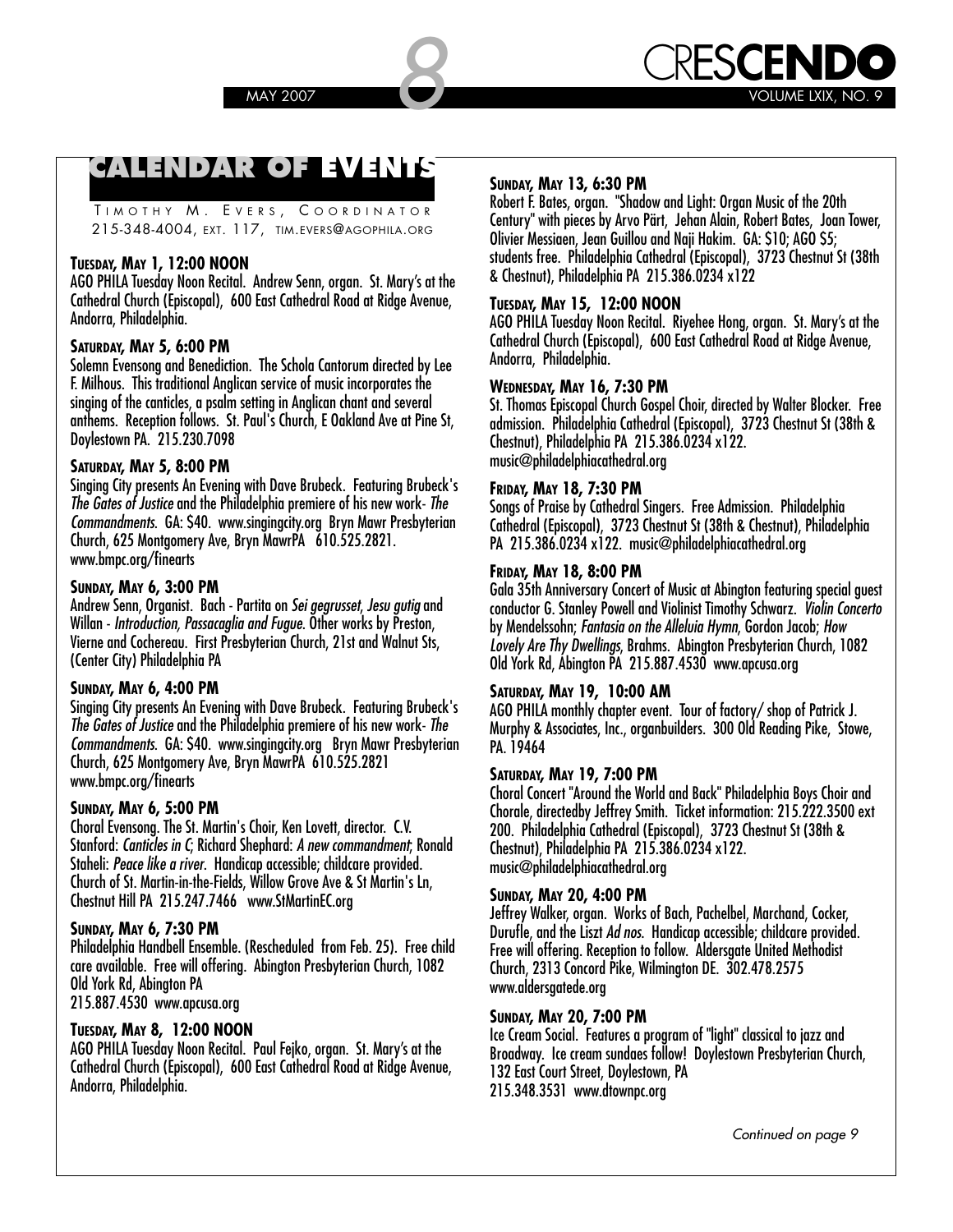

Calendar of Events Continued from page 8

email: allen.popjoy@agophila.org **SUNDAY, MAY 20, 7:30 PM**  David Spicer, organ. St. Paul's Lutheran Church, 415 East Athens Ave. (at Wynnewood Ave.), Ardmore, PA. Works of Bach, Reubke, Elgar. Schantz/ Murphy organ. Free-will offering.

\_\_\_\_\_\_\_\_\_\_\_\_\_\_\_\_\_\_\_\_\_\_\_\_\_\_\_\_\_\_\_\_\_\_\_\_\_\_\_\_\_\_\_\_\_\_\_\_\_\_\_

#### **TUESDAY, MAY 22, 12:00 NOON**

AGO PHILA Tuesday Noon Recital. Terrence Farley, organ. St. Mary's at the Cathedral Church (Episcopal), 600 East Cathedral Road at Ridge Avenue, Andorra, Philadelphia.

#### **FRIDAY, MAY 25, 8:00 PM**

Soprano Janice Fiore and harpist Sophie Bruno Labiner join Lois Bliss Herbine (flute and piccolo) in medieval-inspired love songs and laments, courtly dances, fairy-tales and folksongs. Also modern composers Corigliano, Mager, Nielsen, Jacob, and Andres. Carmel Presbyterian Church, Edge Hill Rd at Limekiln Pk (rt. 152), Glenside PA 215.887.1074

#### **TUESDAY, MAY 29, 12:00 NOON**

AGO PHILA Tuesday Noon Recital. Wesley D. Parrott, organ. St, Mary's at the Cathedral Church (Episcopal), 600 East Cathedral Road at Ridge Avenue, Andorra, Philadelphia.

• • •

\_\_\_\_\_\_\_\_\_\_\_\_\_\_\_\_\_\_\_\_\_\_\_\_\_\_\_\_\_\_\_\_\_\_\_\_\_\_\_\_\_\_\_\_\_\_\_\_\_\_\_

Registrar's Corner Continued from page 3

Email new address: David Furniss- dfurniss@verizon.net

Email new address: Elizabeth Miller- elizadlesmiller@yahoo.com

Email new address: Alma Zensen- almazensen@hotmail.com

Name correction: first name mispelled- Carolyn Boxmeyer, email carolynboxmeyer@hotmail.com, B. Mus.

NEW MEMBERSHIP YEAR BEGINS ON JULY 1, 2007

By now you should have received your renewal form for membership in the Philadelphia Chapter of the American Guild of Organists. DUES FOR 2007- 2008 MAY NOW BE SENT IN ALONG WITH YOUR COMPLETED FORM. So, at your earliest convenience, please send in your Membership Renewal Form to my address, along with your check made payable to Philadelphia Chapter A.G.O. Kindly check that your personal database information printed on the back is accurate and up-to-date, and make changes where necessary to update our records. Remember, if you work for a church, synagogue or other institution that pays your dues, please double check that their Treasurer has my correct address in their computer, since some forms in the past have been sent to the wrong address. The membership year ends on June 30th, so please take a few minutes today to rejoin the chapter while you are thinking about it.

Respectfully submitted,

Joe Lewis **Registrar** registrar@agophila.org

### **SUBSTITUTE LIST**

ALLEN POPJOY, COORDINATOR 610-269-7069

**This list is published as a courtesy to the chapter membership. Only members of the Philadelphia AGO Chapter available for regularly-scheduled services are listed. Although the AGO assumes no responsibility for the musicianship or reliability of substitute organists, Guild certificates and other degree programs indicate preparation beyond the minimum.** 

| Substitute                        | Location                 | <b>Phone Number</b> |
|-----------------------------------|--------------------------|---------------------|
| George A. Akerley                 | Oaklyn, NJ               | 856-854-2540        |
| Deborah S. Bacak                  | Sellersville, PA         | 215-257-0553        |
| Dr. David P. Beatty               | Bel Air, MD              | 410-569-5159        |
| Phoebe C. Bell                    | Philadelphia, PA         | 215-927-2220        |
| Cormac Brady                      | Philadelphia             | 215-587-9273        |
| <b>Barbara K. Browne</b>          | Gladwyne, PA             | 610-203-1023        |
| <b>Dr. Norman Caldwell-Coombs</b> | Philadelphia, PA         | 215-849-1514        |
| Linda Carlson                     | Philadelphia, PA         | 215-969-5412        |
| Paul J. Carroll                   | Baltimore, MD            | 215-378-9723        |
| <b>Rosemary Colson</b>            | Philadelphia, PA         | 215-848-1995        |
| A. David Deery                    | Phoenixville PA          | 610-933-3666        |
| Paul F. DiCicco                   | Philadelphia, PA         | 267-303-6840        |
| Joyce Gambrell Drayton            | Philadelphia, PA         | 215-635-5778        |
| Elise Fasnacht                    | Philadelphia, PA         | 717-870-0723        |
| Ralph Fisher                      | Philadelphia, PA         | 215-732-1408        |
| Robert E. Fogal                   | <b>East Norriton, PA</b> | 610-279-1947        |
| Kevin Freaney                     | Wayne, PA                | 610-283-1944        |
| <b>Robert Frederick</b>           | Philadelphia, PA         | 215-755-7648        |
| <b>Charles J. Glandorf</b>        | Coopersburg, PA          | 610-282-0483        |
| Joseph W. Ireland                 | Exton, PA                | 610-524-5576        |
| Dorothy M. Jennings               | Feasterville, PA         | 215-357-1910        |
| Joel E. Klingman                  | Southhampton, PA         | 215-355-8445        |
| David C. Little                   | Feasterville, PA.        | 215-953-0352        |
| Susan Y. H. Lou                   | Bala Cynwyd, PA          | 610-667-0518        |
| Fr. Glenn M. Matis                | Doylestown, PA           | 215-489-2548        |
| John I. McEnerney                 | Doylestown, PA           | 215 794 7388        |
| Mardia Melroy                     | Maple Glen, PA           | 215-646-1975        |
| Jason Noll                        | <b>Broomall, PA</b>      | 610-355-0585        |
| Patricia Pezick                   | Fort Washington, PA      | 610-279-9945        |
| Barbara Haddad Romesburg          | Drexel Hill, PA          | 610-789-3041        |
| Rev. Eugene C. Root               | Philadelphia, PA         | 215-242-5951        |
| Francis Rudolph                   | Collegeville, PA         | 678-613-0442        |
| Nikola Sizgorich                  | Philadelphia, PA         | 215-833-2247        |
| H.L. Smith II                     | Radnor, PA               | 610-688-0291        |
| Sharon L. Stohrer                 | Yardley, PA              | 215-431-6446        |
| Janet L. Tebbel                   | Philadelphia, PA         | 215-848-3915        |
| <b>Elaine Ellis Thomas</b>        | Downingtown, PA          | 610-380-8781        |
| Mary Louise Varricchione-Lyon     | Doylestown, PA           | 215-348-9507        |
| Rev. Curt H. von Dornheim         | New Hope, PA             | 215-862-5479        |
| Karen Whitney                     | Philadelphia, PA         | 215-424-8450        |
| John C. Williams                  | Doylestown, PA           | 215-230-8915        |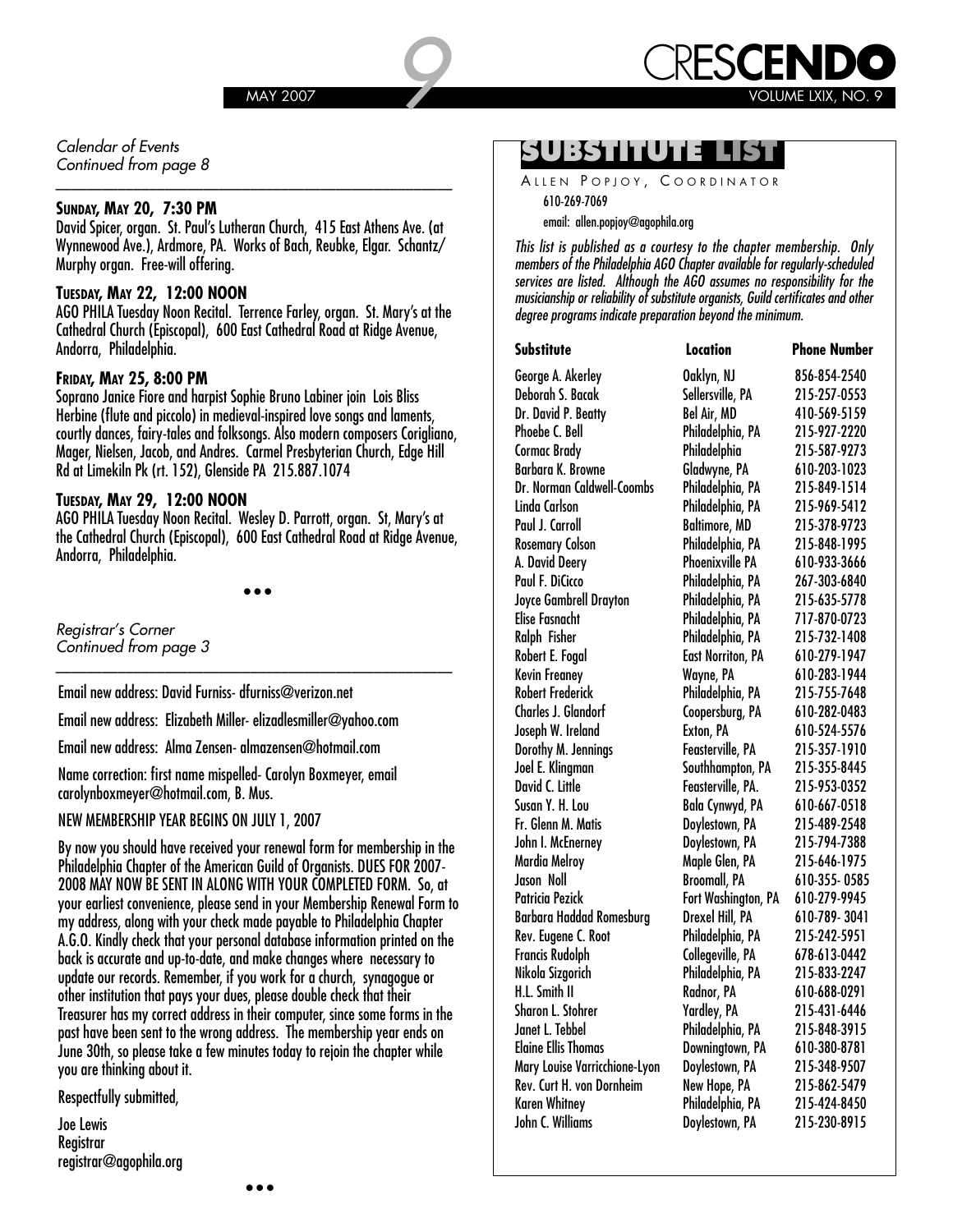### **UNDER EXPRESSION**

OUR MEMBERS CONTRIBUTE

#### **PROFESSIONAL RESOURCES**

I have been serving the Philadelphia Chapter for a number of years as the resource for Professional Development. Professional Development is concerned with all issues that relate to you as an employed organist. These issues concern such things as contractual agreements, salary issues, and clergy-staff relationships. If you are having a serious employment concern in your position and you need to talk it over with someone, I do encourage you to be in contact with me.

As you know, the American Guild of Organists is not a union, and therefore does not have any legal resources. In fact, if you want to bring a Grievance Procedure against your employer, the AGO will not help you if you have been in contact with a lawyer. For information on the Grievance process, go to the National Website at www.agohq.org. At that website you will also find resources for salary guidelines and for creating a contract.

"Do I really need a contract," you may ask. Yes, yes, yes, a thousand times yes, especially if you are part-time. In the next issue of **Crescendo** I will tell you why, and offer some do's and dont's for negotiating a contract.

The following information in the form of a question and answer was sent by W. James Owen, the National Councillor for Professional Development. I hope it may prove helpful to you.

Question: I am looking for any publication with information regarding whether it is legal for a church to hire an organist as an independent contractor. I have been working as such an employee (or rather nonemployee) for several years, but it recently came to my attention that organists cannot be classified as non-employees, since they work set hours and use equipment provided by the church. Let me know of any information you might have on the subject.

Answer: If an organist works regularly for a church, playing services and accompanying choirs, etc., he/she is an "employee." I know of no exceptions. Otherwise, we could play "Sunday" services on, say, Tuesday at 2 p.m. (Like a plumber or an electrician operates.) Some employers like to call workers "Independent Contractors" so that they can save on FICA and bookkeeping and not worry about unemployment compensation, etc. Ask yourself if you really FEEL like an independent contractor! There's a 20 point test to determine the answer. See the following publications: **20-FACTOR COMMON LAW TEST FOR CLASSIFYING AN INDIVIDUAL** and IRS Publication 15-A (1/2007), **Employer's Supplemental Tax GUIDE**.

The issue probably will not surface unless the employee causes it to surface or unless the Federal or state agencies pick it up on an income tax audit or workers' comp/unemployment comp claim.

Judith A. Lang Professional Development

### **AGO BALTIMORE**

If you are planning to attend their Regional Convention, you might consider volunteering for one of these tasks.

If you can help, contact Joy Bauer at church 410-825-1725x107 or home 410-377-8303. Her email is music@ascensiontowson.org

#### **Volunteer Needs for the Baltimore AGO Convention 2007**

These are listed by day and any amount of help (even for an hour during any of these times) would be greatly appreciated.

#### **Monday, 7/2**

• Registration desk help 11am-7pm, 9pm-11pm

#### **Tuesday 7/3**

- Registration desk help 8-10am, 4-7pm
- Ushers at the Ronald Stolk recital at Mount Calvary Episcopal 10:30am
- Volunteers on hand at the informal discussion at the Marriott 9:30pm

#### **Wednesday 7/4**

- Registration help 8-10am, 1-3pm
- Volunteers on hand at the panel discussion at the Marriott 9am
- Volunteers on hand at the Region III meeting at the Marriott 10am
- Ushers for Bruce Stevens recital at Westminster Hall 11:45am
- Workshop assistants for workshops led by Al Fedak, Richard Torrence, and Lynn Dobson
- Ushers for the Lubeck vesper service at Christ Lutheran Church 4:30pm
- Ushers for the James David Christie recital at Christ Lutheran Church 7:30pm

#### **Thursday 7/5**

- Registration help 7-8am
- Workshop assistant for Rev. Karin Walker
- Ushers for the Cherry Rhodes concert at the Cathedral 3:45pm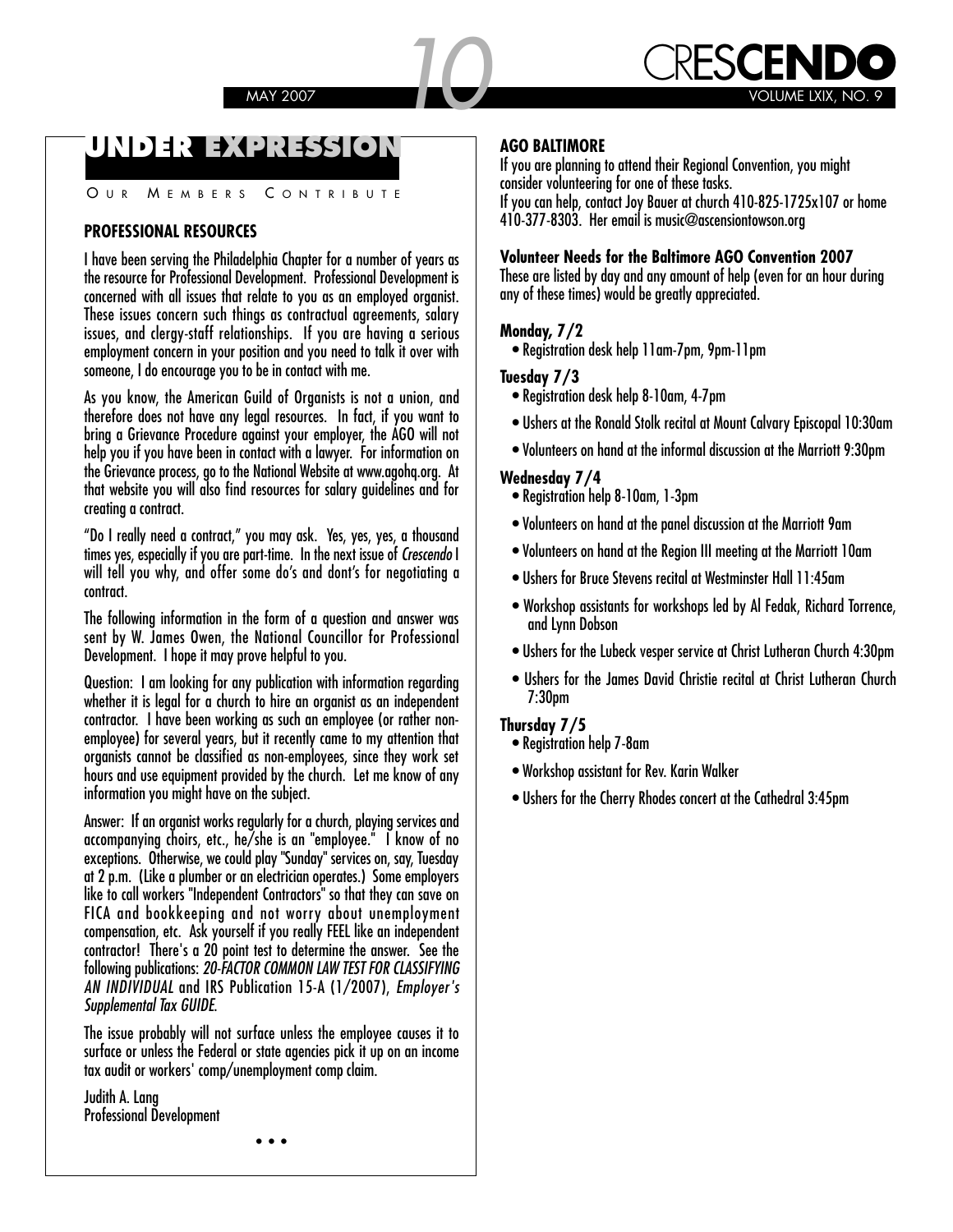MAY 2007 **11 VOLUME LXIX, NO. 9** 



### Any organ builder can give you a few pieces of the puzzle...



In the thirty-five years since Allen pioneered digital sound, a lot has changed. Then, digital was revolutionary, today it's everywhere. Still Allen continues to lead the way in groundbreaking technology and customization for your needs. The realism of **Acoustic Portrait**<sup>™</sup> and the versatility of Quad Suite™ are just two examples.

**Quad Suite™** provides four completely different organ specifications in one console. No hidden stops to program to pistons, no guesswork when you play. Just four clearly marked, easily accessed, professionally balanced stop lists at your fingertips, only from Allen.

Acoustic Portrait™ is the only sampled reverb offered in any digital organ. The final piece of the digital puzzle has been completed. While all digital organs offer sampled sound, only Allen offers sampled space. The difference between it and the conventional digital reverb is - quite simply, startling.

## **Only** Allen offers the whole picture.

Allen, Always a perfect fit.



Steve Henley, Dean **\_\_\_\_\_\_\_\_\_\_\_\_\_\_\_\_\_\_\_** Richmond Chapter AGO Bon Air Presbyterian Church Richmond, VA

### David P. Beatty, Ph.D.

(410) 569-5159 or (215) 518-1025

### Harry Wilkinson **\_\_\_\_\_\_\_\_\_\_\_\_\_\_\_\_\_\_\_**

Ph.D., F.A.G.O.

### Dennis Elwell **\_\_\_\_\_\_\_\_\_\_\_\_\_\_\_\_\_\_\_**

Overbrook Presbyterian Church - Philadelphia Rowan University - Glassboro, NJ Temple University Center-City - Philadelphia

### Marjorie Lynch Cummings, C.A.G.O **\_\_\_\_\_\_\_\_\_\_\_\_\_\_\_\_\_\_\_**

Organist and Pianist First Presbyterian Church of Olney Marjorie2Mozart@aol.com

### William J. Gatens, D. Phil., F.A.G.O., Ch.M. **\_\_\_\_\_\_\_\_\_\_\_\_\_\_\_\_\_\_\_**

Church of the Good Shepherd, Rosemont Congregation Adath Jeshurun, Elkins Park American Record Guide

# Roy Harker **\_\_\_\_\_\_\_\_\_\_\_\_\_\_\_\_\_\_\_**

Church of Saint Asaph

Bala Cynwyd, Pennsylvania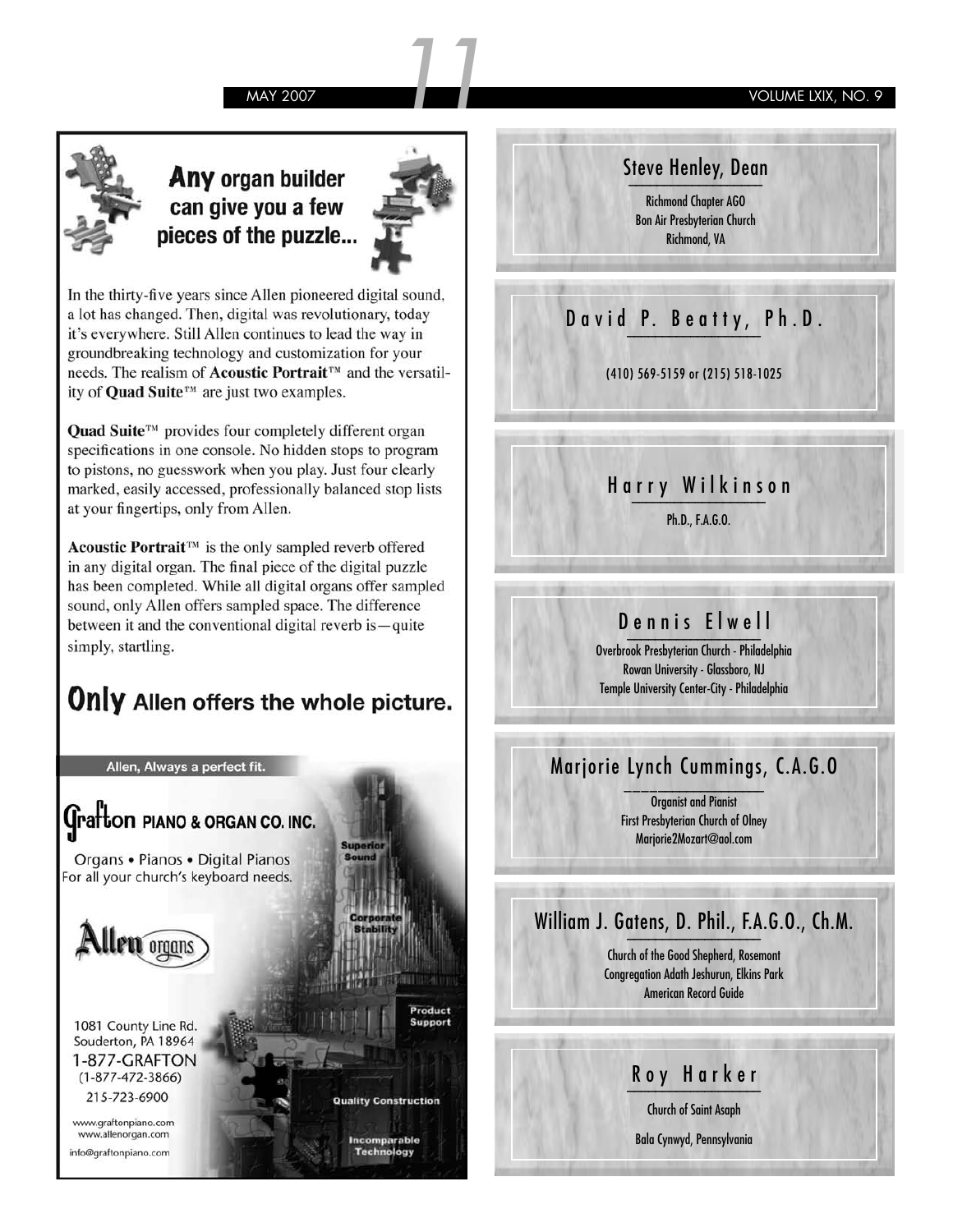



### **Philadelphia Cathedral presents: Shadow and Light: Organ Music of the 20th Century**

#### **Robert F. Bates, Professor of Organ at the University of Houston**

This concert, in celebration of the 100th anniversary of Austin Organ and 5th anniversary of the Cathedral renovation, will be held on Sunday, May 13 at 6:30 PM. The program includes works by Arvo Pärt, Jehan Alain, Robert Bates, Joan Tower, Olivier Messiaen, Jean Guillou and Naji Hakim. Dr. Bates is an internationally acclaimed recording and performing artist, musicologist and composer. This will be his first solo performance in Philadelphia.



**Admission \$10 AGO members \$5 Students: Free**

**Robert F. Bates, Professor of Organ at the University of Houston**

For more information, please contact Riyehee Hong, Director of Music and the Arts, Philadelphia Cathedral; 215.386.0234, ext 122 or Philadelphiacathedral.org

### **CHAPLAIN'S CORNER**

R E V . B RUCE T HORSEN 215-230-8915, REVBJTHOR@VERIZON . NET

**"God is Spirit, and they that worship Him must worship Him in Spirit and in truth"** 

**– John 4:24**

e have now been through one of our busiest times, and<br>the end of the season is near. By the end of May, choirs<br>and attendance in worship will decrease in size. The<br>summer season need to be planned. Since January, we<br>have b e have now been through one of our busiest times, and the end of the season is near. By the end of May, choirs and attendance in worship will decrease in size. The summer season need to be planned. Since January, we the summer a decrease in time and energy or can it be a creative but less harried time to still make music for worship?

The need and hopefully desire for worship does not wane as God's spirit does not. Worship can be filled with multiple choirs, organ and other instruments, or it can be quiet meditative music such as Taize. Either with a lot of music or simple music, worship requires the invitation of God's Spirit and our authenticity.

The summer season is a time to breathe in the Spirit, to be rejuvenated. It is still a time of worship. I challenge us to examine our worship. What kind of models are we? With less to focus on, can we focus more on what worship is for us? What are we putting into it? How are we inviting God's Spirit into our worship?

It is often difficult to remember to invite God's Spirit into our worship when we have so many things and people to keep track of in worship. When we are always thinking ahead, I believe we often miss the moment we are in. It is very important for us as ministers of music to be able to rest in God's Spirit. This is the Spirit we rely on to inspire us to inspire others to grow in their faith.

As our seasons are winding down, plan for the summer. Without purpose and forethought, it is often difficult to grow as people of God and as musicians. Take time to invite and to breathe God's Spirit as we worship him not in only in buildings but as we live our lives.

Chaplain Bruce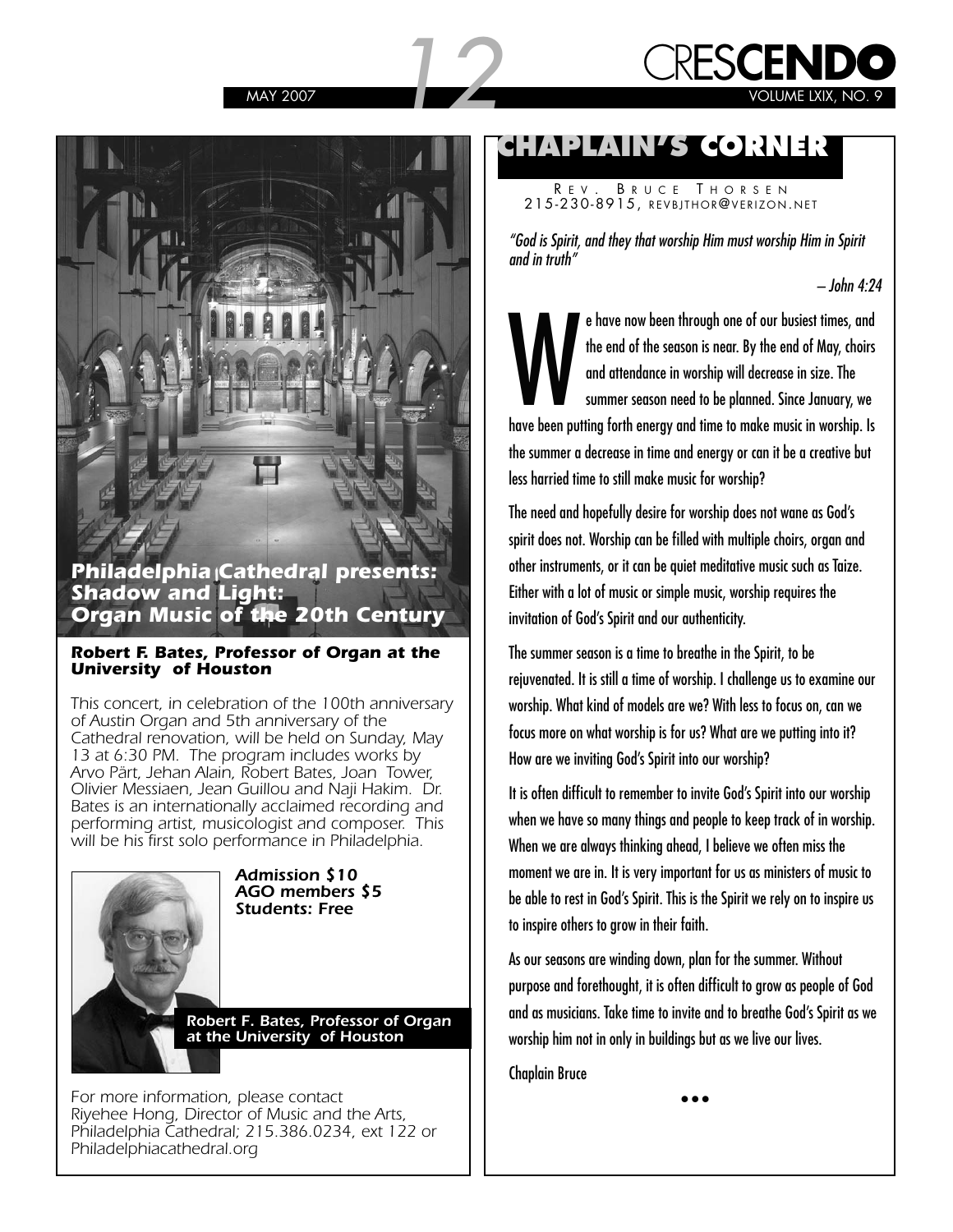Positions Available Continued from page 6

#### **DIRECTOR OF MUSIC MINISTRIES(Organist/Choir Director)**

Resurrection Lutheran Church, ELCA 2185 Oxford Valley Road, Levittown, PA 19057 PHONE: 215 946-2155 • EMAIL: resurrectionlutheranlevittown@verizon.net

\_\_\_\_\_\_\_\_\_\_\_\_\_\_\_\_\_\_\_\_\_\_\_\_\_\_\_\_\_\_\_\_\_\_\_\_\_\_\_\_\_\_\_\_\_\_\_\_\_\_\_

Resurrection Lutheran Church is a 300-member congregation located in Lower Bucks County, PA. The responsibilities of this part-time position include providing leadership for the congregation's worship and musical life. There are two Sunday morning services, a traditional service (LBW/WOV) at 9:30 AM, and Praise Cafe at 11:30 AM. There are two choirs, an adult vocal choir and an adult hand bell choir, with plans for a Youth Vocal Choir in the future. The instrument is an 18-rank Wicks pipe organ. Compensation is \$15,000 to \$16,000.

Contact name - Pastor Katherine Cartwright Knodel.

#### **ORGANIST/PIANIST**

Cochranville United Methodist Church P.O. Box 417 • Cochranville, PA 19330

Organist/Pianist needed for Sunday worship service with possibility of position expanding. For further information, call Sue Downing, 610-593-4296. Resumé may also be faxed to 610-593-6222 or e-mailed to cumc1@zoominternet.net.

#### **ORGANIST**

Nantmeal United Methodist Church 359 Nantmeal Road, Glenmoore, PA 19343

One Sunday service, no choir. Pipe organ. Contact church office at 610-469-8655.

#### **ORGANIST**

Emmanuel Episcopal Church, 8201 Frankford Avenue, Phila., PA, 19136.

Pipe organ. One Sunday worship service per week, accompany one adult choir at service and at one rehearsal per week. Small, growing, friendly congregation. Salary negotiable. Position available immediately. Contact The Reverend John S. Keefer at 610-586-9475 or Peter van der Spek (Music Committee) at 215- 357-5107 for more information.

• • •

**Ballon Free Philadelphia Chapter & Philadelphia Chapter & Philadelphia Chapter & Philadelphia Chapter & Philadelphia Chapter & Philadelphia Chapter & Philadelphia Chapter & Philadelphia Chapter & Philadelphia Chapter & Ph AGO Elections 2007**

> Dean: Alan Morrison Be a supporter of your local AGO Chapter

|                                               | Sub-Dean: David Beatty       |
|-----------------------------------------------|------------------------------|
|                                               | Peter Conte                  |
|                                               | Secretary: Maria (Ria) Ellis |
|                                               | Treasurer: Gerald Troy       |
|                                               | Registrar: Joseph Lewis      |
| <b>Communications Coordinator: Roy Harker</b> |                              |
|                                               |                              |

Members-at-large: Mary Elizabeth (Mib) Campbell Elizabeth Cochran

Thomas Faracco

Clair Maxwell

Wesley Parrott

Ralph Purri

Andrew Senn • • •